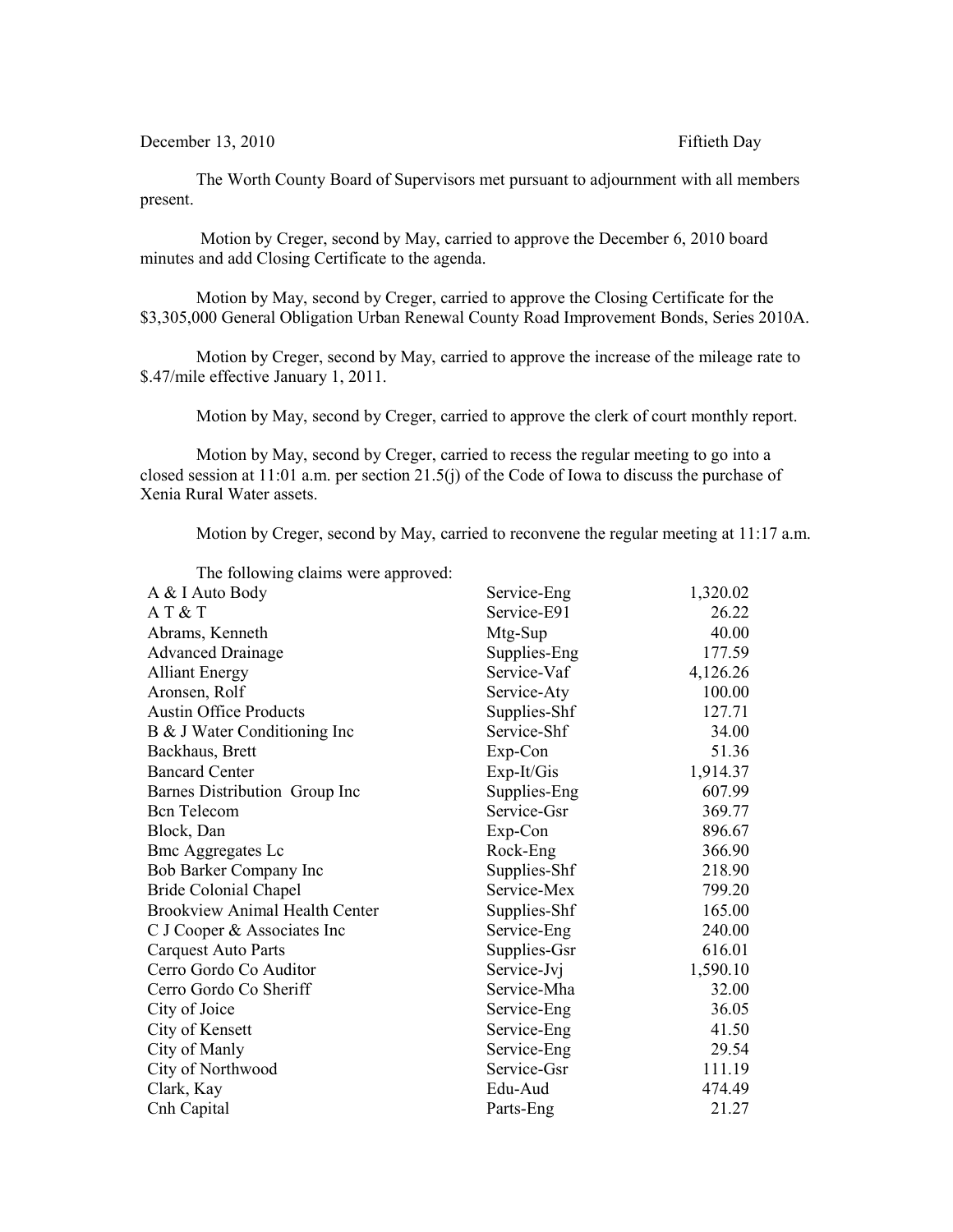| <b>County Case Management</b>       | Service-Mha      | 104.50    |
|-------------------------------------|------------------|-----------|
| Cummins Central Power Llc           | Parts Credit-Eng | 2,041.30  |
| Dick's Place                        | Service-Eng      | 200.00    |
| Ehrich, Cherrice                    | Mileage-Mha      | 28.98     |
| <b>Electronic Engineering</b>       | Service-Shf      | 329.95    |
| <b>Electronic Specialties</b>       | Rent-Eng         | 110.00    |
| Evi Management Group                | Supplies-Ema     | 123.00    |
| Fairfield Inn                       | Edu-Trs          | 302.40    |
| Falkstone Llc                       | Rock-Con         | 367.89    |
| <b>Fallgatter's Market</b>          | Supplies-Nur     | 947.24    |
| Feder's Prairie Seed Co.            | Supplies-Con     | 424.00    |
| Ferden, Eugene                      | Mtg-Vaf          | 61.04     |
| Ferley, Paul                        | Mtg-Vaf          | 50.00     |
| Fisher, Jane                        | Mileage-Mha      | 29.44     |
| Five Star Cooperative               | Parts-Eng        | 90.46     |
| <b>Floyd County Social Services</b> | Service-Chm      | 34.00     |
| Francis Lauer Youth Services I      | Service-Jvj      | 93.30     |
| Frank Dunn Company                  | Supplies-Eng     | 588.00    |
| Freeborn Construction               | Service-Eng      | 13,937.50 |
| Galls An Aramark Co                 | Supplies-Shf     | 153.80    |
| Glaxosmithkline                     | Supplies-Nur     | 665.00    |
| <b>Grafton Cemetery Association</b> | Appro-Org        | 174.00    |
| Grafton Welding                     | Service-Eng      | 230.00    |
| Greve Law Office                    | Exp-Aty          | 101.50    |
| Hackbart, Philip E.                 | Mtg-Vag          | 61.04     |
| Hanson, Jake                        | Edu-Trs          | 190.44    |
| Hanson, Jim                         | Exp-Con          | 81.88     |
| Hanson, Patricia                    | Mileage-Mha      | 16.56     |
| Haugen, David                       | Mileage-Sup      | 521.50    |
| Hawkeye Foodservice Dist            | Supplies-Shf     | 605.08    |
| Healthworks                         | Service-Eng      | 416.00    |
| <b>Heartland Power Coop</b>         | Service-Eng      | 210.94    |
| Henry M. Adkins & Son Inc.          | Supplies-Aud     | 7,302.27  |
| Hogen Lawn Care                     | Service-Con      | 1,040.00  |
| Horizons Unlimited of Pac, Inc.     | Service-Mha      | 202.51    |
| Huber Supply Co                     | Supplies-Eng     | 64.80     |
| Ia Dept of Agriculture              | Exp-Eng          | 15.00     |
| Icube                               | Dues-Dap         | 200.00    |
| Imwca                               | Ins-Ins          | 9,014.00  |
| Iowa Behavioral Health              | Edu-Nur          | 20.00     |
| Iowa Dept of Human Services         | Service-Mha      | 56,458.05 |
| Isaca                               | Mtg-Aud          | 60.00     |
| J & J Machining Welding & Fabr      | Service-Eng      | 126.60    |
| Jensen, Bobbie                      | Mileage-Mha      | 138.46    |
| Jerico Service Inc                  | Supplies-Eng     | 1,872.00  |
| Joe's Collision & Performance       | Service-Shf      | 14.50     |
| Kathleen's Care Inc                 | Service-Mha      | 720.00    |
| Kenison, Elizabeth                  | Edu-Rec          | 549.00    |
| L R Falk Const Co                   | Rock-Con         | 207.57    |
| Lair's 66                           | Fuel-Eng         | 70.00     |
|                                     |                  |           |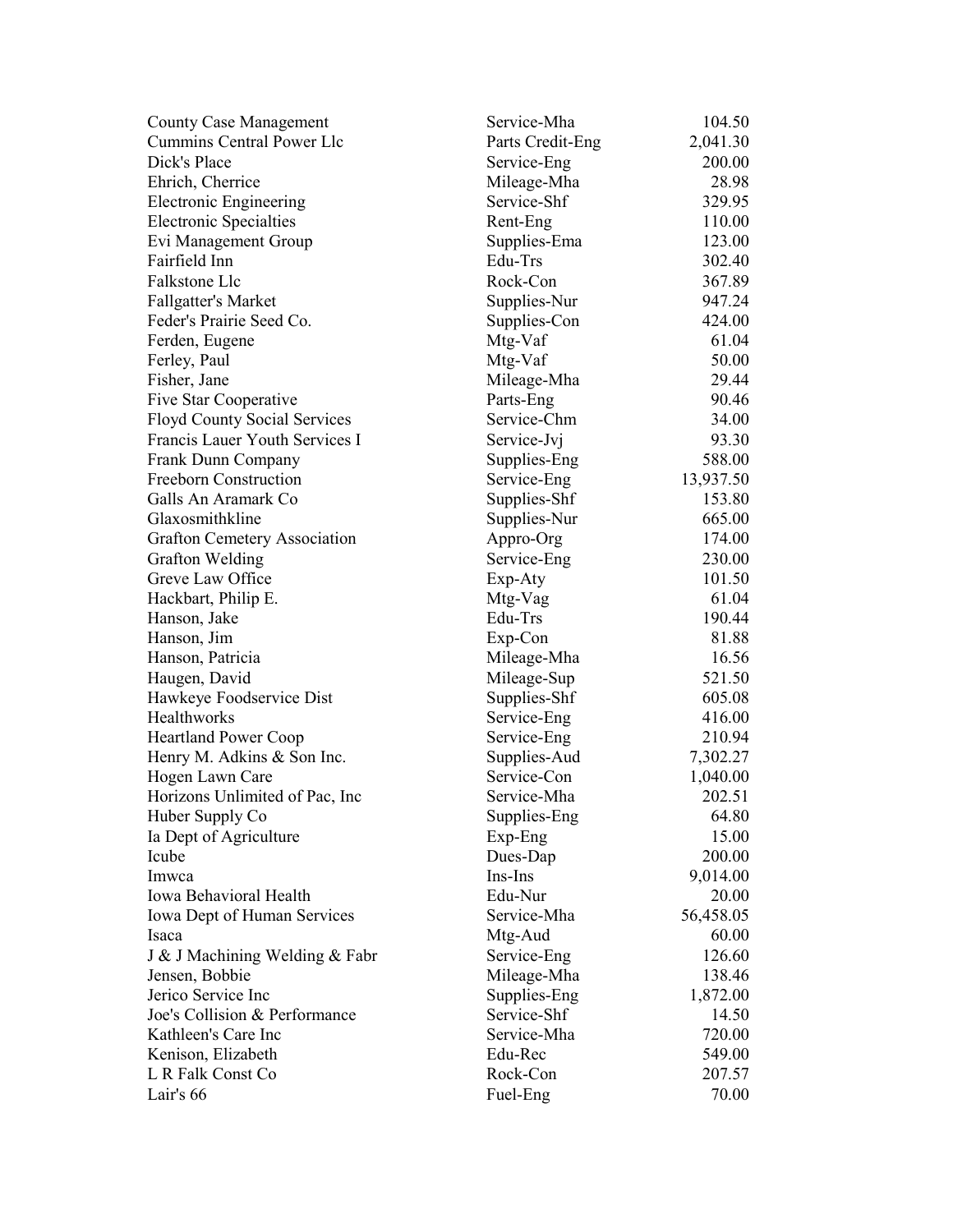| <b>Larsen Plumbing</b>              | Service-Eng         | 1,467.85  |
|-------------------------------------|---------------------|-----------|
| <b>Lawson Products Inc</b>          | Parts-Eng           | 992.90    |
| Lea Mobile Glass Inc                | Service-Eng         | 185.00    |
| Liberty Square Care Center          | Service-Mha         | 1,915.80  |
| Low's Standard                      | Fuel-Asr            | 29.71     |
| Mad-Gaard Construction              | Service-Gsr         | 324.79    |
| Mail Services Llc                   | Supplies-Trs        | 391.34    |
| Manly Junction Signal               | Publ-Sup            | 325.87    |
| Mariposa Publishing                 | Supplies-Aty        | 59.45     |
| <b>Marquart Concrete Products</b>   | Supplies-Con        | 887.20    |
| Marshall & Swift Inc                | Supplies-Gsr        | 327.43    |
| Martin Marietta Materials           | Rock-Eng            | 301.54    |
| <b>Mason City Business Systems</b>  | Service-Trs         | 335.02    |
| Matt Parrott/Storey Kenworthy       | Supplies-Aud        | 66.17     |
| May, Dennis                         | Mileage-Sup         | 295.56    |
| Mediacom                            | Service-Nur         | 159.90    |
| Mental Health Center                | Service-Mha         | 2,355.92  |
| Mireles, Sandra                     | Mileage-Mha         | 257.14    |
| Mitchell Co Care Facility           | Service-Mha         | 2,002.60  |
| Mitchell County Ema                 | Mileage-Ema         | 339.94    |
| Moore Medical                       | Supplies-Nur        | 195.10    |
| Mueller, Dean A                     | Exp-Con             | 94.67     |
| <b>Next Generation Technologies</b> | Service-Mha         | 1,304.89  |
| Niacog                              | Service-Ndp         | 600.00    |
| Niebur, Ellen                       | Mileage-Mha         | 190.46    |
| No Ia Juvenile Detention            | Service-Juj         | 875.00    |
| North American Salt Co              | Supplies-Eng        | 40,460.87 |
| North Country Equipment             | Parts-Eng           | 857.95    |
| North Iowa Vocational               | Service-Mha         | 2,499.81  |
| Northern Iowa Therapy Pc            | Service-Nur         | 720.00    |
| Northwood Anchor                    | Subscription-Trs    | 462.95    |
| Northwood Electric Inc              | Service-Gsr         | 318.80    |
| Northwood Lumber Co                 | Supplies-Con        | 179.73    |
| Northwood Sanitation                | Service-Nur         | 245.00    |
| Northwood True Value                | Supplies-Phd        | 14.99     |
| Northwood Welding Inc               | Supplies-Eng        | 75.00     |
| Northwoods State Bank               | Supplies-Rec        | 30.50     |
| Olson, Teresa                       | Edu-Rec             | 111.00    |
| <b>Olsons Trading Post Inc</b>      | Rent-Con            | 140.00    |
| <b>Opportunity Village</b>          | Service-Mha         | 626.60    |
| Paetec                              | Service-Eng         | 8.10      |
| Parmley, Jerry                      | Mileage-Vaf         | 128.80    |
| Printing Services Inc               | Credit Supplies-Dap | 327.59    |
| Pritchard's of Northwood Inc        | Service-Shf         | 23,155.48 |
| Qwest                               | Service-Eng         | 620.38    |
| <b>Ram Systems</b>                  | Service-Nur         | 480.00    |
| Reeder, Daniel L                    | Edu-Asr             | 127.48    |
| Reindl Repair                       | Service-Shf         | 900.64    |
| Robb, Daniel S                      | Well Plug-San       | 200.00    |
| Rohne, Joel                         | Edu-It/Gis          | 180.60    |
|                                     |                     |           |